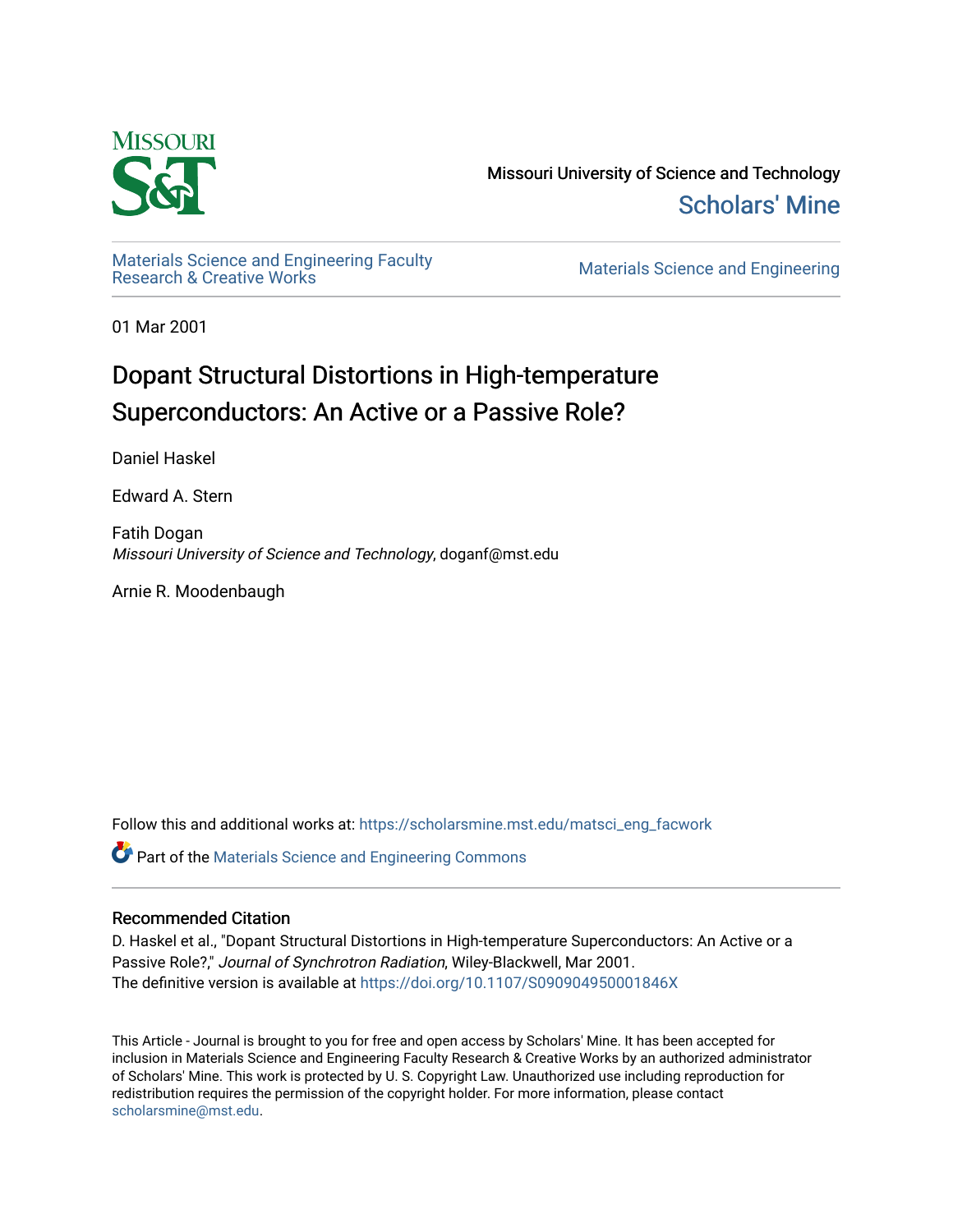# Dopant structural distortions in hightemperature superconductors: an active or a passive role?

# Daniel Haskel,<sup>a</sup>\* Edward A. Stern,<sup>b</sup> Fatih Dogan<sup>c</sup> and Arnie R. Moodenbaugh<sup>d</sup>

<sup>a</sup> Experimental Facilities Division, Advanced Photon Source, Argonne National Laboratory, Argonne IL 60439, USA, *b***Department of Physics, University of Washington, Seattle,** Washington 98195, USA, <sup>c</sup>Department of Materials Science and Engineering, University of Washington, Seattle, Washington 98195, USA, and <sup>d</sup>Materials Science Division, Brookhaven National Laboratory, Upton, New York 11973, USA. E-mail: haskel@aps.anl.gov

The parent compounds of high-temperature superconductors, such as  $YBa<sub>2</sub>Cu<sub>3</sub>O<sub>6</sub>$  and  $La<sub>2</sub>CuO<sub>4</sub>$ , are strongly interacting electron systems, rendering them insulators with Mott-Hubbard gaps of a few electronvolts. Charge carriers (holes) are introduced by chemical doping, causing an insulator-metal (IM) transition and, at low temperatures, superconductivity. The role of dopants is widely seen as limited to the introduction of holes into the  $CuO<sub>2</sub>$  planes (i.e. occupying electronic states derived from Cu  $3d_{x^2-y^2}$  and O  $2p_{x,y}$ atomic orbitals). Most theories of high- $T_c$  superconductivity deal with pairing interactions between these planar holes. Local distortions around dopants are poorly understood, because of the experimental difficulty in obtaining such information, particularly at low doping. This has resulted in the neglect, in most theories, of the effect of such distortions on the chemical and electronic structure of high- $T_c$ superconductors. Angular-resolved X-ray absorption fine structure (XAFS) spectroscopy on oriented samples is an ideal technique to elucidate the dopant distortions. Element specificity, together with a large orientation dependence of the XAFS signal in these layered structures, allows the local structure around dopants to be resolved. Results are presented here on (Sr, Ba) and Ni dopants, which substitute at the La and Cu sites, respectively, of insulating  $La<sub>2</sub>CuO<sub>4</sub>$ . The relevance of the measured local distortions for a complete understanding of the normal and superconducting properties of cuprates is discussed.

## Keywords: high-temperature superconductors; dopants; lattice distortions.

## 1. Introduction

The coherence length of high-temperature superconductors, which is the length scale of the attractive interaction between carriers forming Cooper pairs, is  $\sim$ 10 Å. The understanding of local structural inhomogeneities on this length scale and the way they affect the local electronic structure is of great importance for a full understanding of this class of materials. In insulating  $La_2CuO<sub>4</sub>$ , free carriers (holes) are introduced by chemical substitution of divalent  $(Sr^{2+}, Ba^{2+})$  ions for trivalent La<sup>3+</sup> ions in the La<sub>2</sub>O<sub>2</sub> planes that separate CuO<sub>2</sub> planes. Once superconducting, at (Sr, Ba) concentrations of  $\sim$ 3-12 at.% (Radaelli et al., 1994), Ni substitution for Cu in the  $CuO<sub>2</sub>$  planes rapidly reduces  $T_c$ , with superconductivity disappearing at  $\leq 3$  at.% Ni (Cieplak et al., 1992). These substitutions are random and therefore local distortions around dopants are randomly distributed. Diffraction techniques, which are only sensitive to periodic

arrangements of atoms, cannot determine the dopant distortions. Structural techniques that measure all pair correlation functions in a certain region of real space, such as the pair distribution function (PDF) analysis of neutron scattering data (Billinge & Egami, 1993), are dominated by correlations involving the majority atoms, rendering the signal of interest (dopant-neighbor correlations) a few % of the total signal. The short-ranged sensitivity of XAFS, coupled with its element specificity and polarization dependence in layered structures, renders it an ideal technique for quantitative determination of the local distortions around dopants.

# 2. Experimental

The use of angular-resolved XAFS for these studies is a necessity. The local environment at the La site is too complicated to be resolved by powder XAFS, as the oxygen near-neighbor environment is composed of nine oxygen atoms at six different distances in the  $r =$ 2.3–3 Å region of real space (Radaelli *et al.*, 1994). The Cu local environment is simpler (distorted octahedron), but the planar  $Cu$ O(1) distances dominate the powder XAFS as a result of their higher degeneracy (four distances) and stronger bonding, compared to the doubly degenerate  $Cu-O(2)$  distances along the c axis. However, since these layered structures are highly anisotropic, angular-resolved XAFS allows the independent determination of in-plane and out-ofplane subsets of the local atomic structure.

We used powders magnetically aligned along their  $c$  axis for these studies. The main advantage of this method over single-crystal methods is twofold: (i) control of the thickness of the sample, enabling transmission experiments at the absorption edges of concentrated elements (La, Cu), and (ii) control of the orientation of the  $c$  axis with respect to the surface of the sample for fluorescence experiments at the absorption edges of dilute elements (Ni, Sr). The latter allows the measurement of  $c$ - and  $ab$ -polarized fluorescence XAFS in identical geometries (see Fig. 1). A potential disadvantage is that c-axis-aligned powder is randomly oriented in the ab plane. However, the low-temperature orthorhombic (LTO) structural ground state of  $La_{2-x}Sr_xCuO_4$  is twinned in the *ab* plane (Chen *et al.*, 1991), so XAFS in twinned single crystals also effectively averages over the a and b orientations. For the low-temperature tetragonal (LTT) phase of  $\text{La}_{2-x}\text{Ba}_x\text{CuO}_4$ ,  $a = b$  so the XAFS with  $\hat{E} \parallel ab$  plane is the same in random *ab* powder and single crystals.

Further experimental details, including sample preparation, characterization, XAFS measurements and quality of data, can be found in previous reports (Haskel et al., 1996, 1997, 1999, 2000).

## 3. Sr doping

We concentrate on the  $O(2)$  apical O atoms as they are the most affected by Sr substitution. We have previously reported evidence for the existence of a double-site distribution for the apical O atoms near Sr atoms in  $\text{La}_{2-x}\text{Sr}_x\text{CuO}_4$  with  $0.075 \le x \le 0.36$  (Haskel *et al.*, 1997, 1999). This distribution could be described as two  $Sr-O(2)$  distances  $(r \simeq 2.25 \text{ Å}$  and  $r \simeq 2.55 \text{ Å}$ ), with relative weights changing from 37–63% at  $x \approx 0.075$  to 10–90% at  $x \approx 0.3$ , the longer distance always dominating. These studies were performed on samples synthesized by the solid-state reaction method; i.e. starting from oxide powders. We have recently extended and repeated these measurements on samples prepared by a different method, i.e. the combustion technique, in which highly chemically homogeneous precursor powders are obtained by starting from ionic solutions of related nitrates. As shown here, these new samples did not show the double-site distribution in the  $Sr-O(2)$  apical distance observed previously, despite samples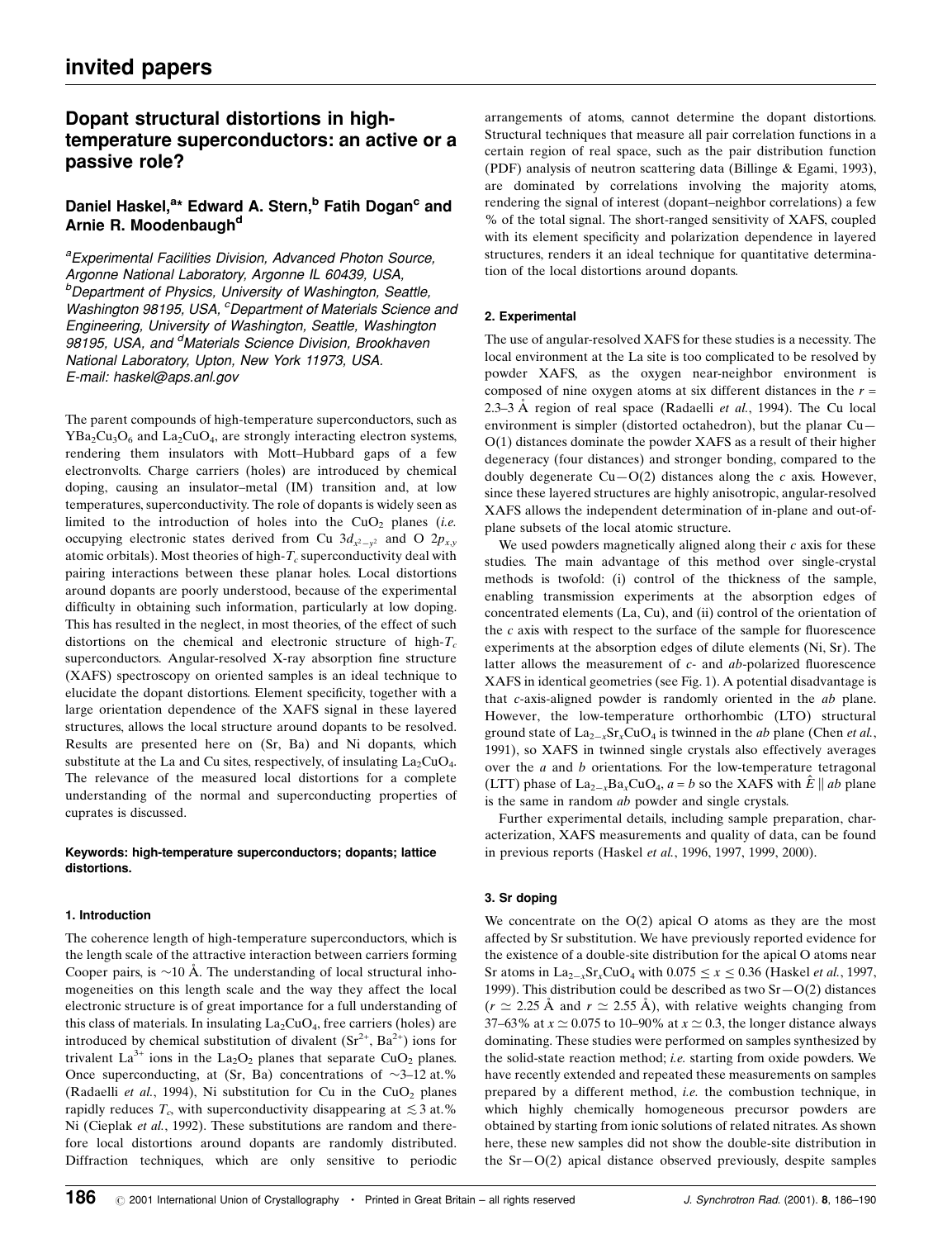from both families having similar values of  $T_c$ . It follows that this double-site distribution is not an essential ingredient in the mechanism of superconductivity.

The single  $Sr-O(2)$  apical distance found in the newly synthesized samples, however, agrees well with the weighted average of the two  $Sr-O(2)$  distances found previously (Haskel *et al.*, 1999), as shown in Fig. 2 for the samples with  $x = 0.07$  and 0.15. Our measurement of the centroid of the  $Sr-O(2)$  apical distribution is therefore robust and independent of sample preparation conditions. We also show in Fig. 2 that repeated measurements at different synchrotron radiation facilities are within uncertainties of each other, as is a comparison between transmission and fluorescence measurements on a sample with  $x = 0.04$ .

The Sr $-O(2)$  apical distance differs significantly from the La $O(2)$  distance (Fig. 2). As expected, the average La/Sr $-O(2)$  distance measured by crystallography (Radaelli et al., 1994) is recovered by an appropriate weighted average of local distances, shown in the lower panel of Fig. 2. The longer  $Sr-O(2)$  distance ( $\sim 0.1$  Å) is readily understood from the weaker attraction experienced by the negatively charged  $O(2)$  ion to a divalent  $Sr^{2+}$  ion, compared to that towards a trivalent La<sup>3+</sup> ion. Fig. 2 also shows a change of slope, at about  $x =$ 0.06, in the doping dependence of the  $Sr-O(2)$  distance. This region is where the IM transition occurs in this system. Since the  $O(2)$  apical oxygen bridges Sr and Cu atoms (Haskel et al., 1997), this change in slope is related to that observed by crystallography (reversed in sign), at  $x \approx 0.06$ , for the x dependence of the Cu $-\text{O}(2)$  distance (Radaelli *et al.*, 1994). The response of the  $Sr-O(2)$  distance and not of the  $La-O(2)$  distance to the delocalization of the doped holes at the IM transition implies that in the insulating side the doped holes are localized in the vicinity of the Sr ions.

Electronic structure calculations for  $La_2CuO_4$  find that in this undoped compound the states at the Fermi level are predominantly derived from Cu  $3d_{x^2-y^2}$  and O  $2p_{x,y}$  atomic orbitals, with planar symmetry (Pickett, 1989; Grant & McMahan, 1991). In a molecular picture, the highest occupied molecular orbitals are antibonding combinations of these states (Khomskii & Neimark, 1991). Out-of-

plane O  $2p<sub>z</sub>$  orbitals are consistently found to lie below the Fermi level (Pickett, 1989). The states at the Fermi level are the first to be populated by the doped holes.

The orbital character of doped holes can be found by orientationdependent X-ray absorption near-edge structure (XANES) measurements, which precisely probe the local `empty' density of states (DOS) with orbital angular momentum dictated by dipole selection rules. Such measurements at the O  $K$  edge and Cu  $L_3$  edges (Chen et al., 1992) found that doped holes predominantly reside on oxygen sites (O  $2p$  states) with the ratio of out-of-plane versus inplane orbital character,  $p_z/p_{x,y}$ , increasing with Sr doping. Although a crucial result, band theory could not explain it, as lowering the Fermi level with hole doping, together with the assumption of rigid band behavior, does not result in significant O  $2p_z$  DOS at the Fermi level (Pickett, 1989). We believe that Fig. 2 holds the key to understanding the XANES observation: near an Sr<sup>2+</sup> ion, the O(2) apical O  $2p_z$ states are pushed to higher energy (less bound) as a result of  $(a)$  a lower Madelung potential because of the  $Sr^{2+}$  substitution for  $La^{3+}$ , and (b) the increased overlap between O  $2p_z$  and Cu  $3d_{3z^2-z^2}$  orbitals that results from the O(2) motion towards Cu, only near Sr. This local increase in energy of O  $2p<sub>z</sub>$  states towards the Fermi level results in them becoming partially populated by doped holes. The observation in Fig. 2 that the local  $Sr-O(2)$  distance gradually increases with x above the IM transition is consistent with the increase in the  $p_z/p_{xy}$ ratio, which decreases the negative charge on the apical O(2) nearby an Sr site. Additional non-rigid band behavior that could contribute to the increase in this ratio comes from the contraction in  $Cu-O(1)$ planar distance arising from electron removal (hole doping) from antibonding states derived from Cu and O(1) planar orbitals (Radaelli et al., 1994). This increases the overlap of O  $p_{xy}$  and Cu  $3d_{x^2-y^2}$  orbitals, shifting their spectral weight to higher energies.

Explaining the highly anisotropic normal-state transport properties of high- $T_c$  superconductors has remained a challenge since the first measurements on single crystals (Nakamura & Uchida, 1993).



#### Figure 1

Special geometry used in the c-axis magnetic alignment of powders of La<sub>1.85</sub>Sr<sub>0.15</sub>Cu<sub>1-y</sub>Ni<sub>y</sub>O<sub>4</sub>. This enabled the measurement of c and ab polarized fluorescence XAFS in identical geometries; *i.e.*  $\hat{E}$  forming 45 $^{\circ}$  with surface normal.



#### Figure 2

Top: local  $Sr-O(2)$  and  $La-O(2)$  apical distances as obtained from Sr and La K-edge measurements. Sr measurements were performed on samples prepared by solid-state reaction (circles) and a combustion technique (squares, crosses), and at different synchrotron facilities. For  $x = 0.04$ , results from both transmission and fluorescence are shown. Crosses are displaced for clarity. Circles are weighted averages (centroids) of the distribution of two  $Sr-O(2)$  distances found in our best fits of solid-state reaction samples (Haskel *et al.*, 1999). Bottom: weighted average of  $Sr-O(2)$  and  $La-O(2)$ distances and its comparison with the results of diffraction.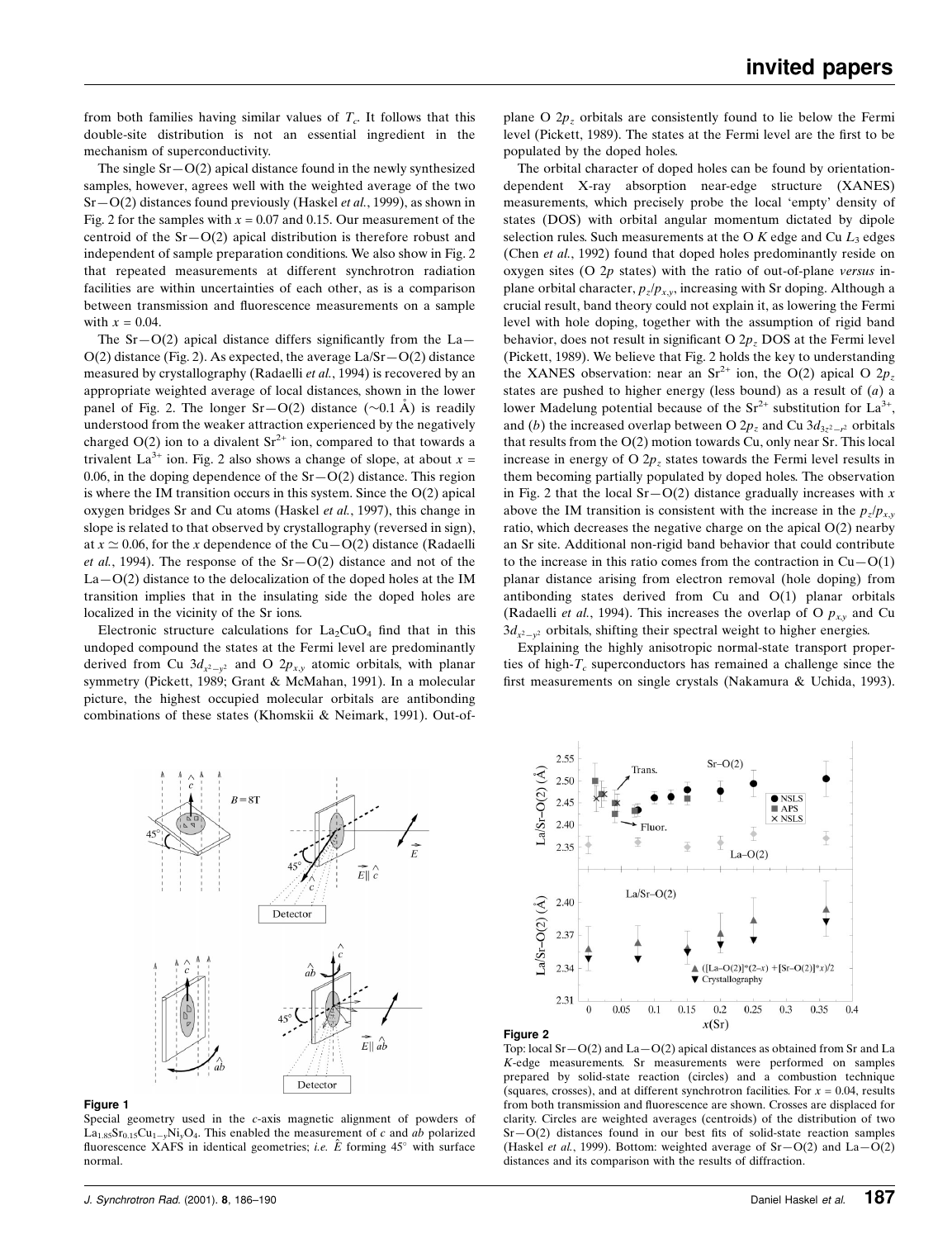While the *ab* resistivity of  $La_{2-x}Sr_xCuO_4$  is metallic above the IM transition, the c-axis resistivity remains semiconducting up to much higher values of doping (e.g.  $\rho_c/\rho_{ab} \simeq 300$  at  $x = 0.15$ ). This anisotropy, however, decreases with x and vanishes at  $x \approx 0.25-0.3$ , where threedimensional metallicity is observed. Bloch-Boltzmann transport theory using a local-density approximation (LDA) band structure (Allen *et al.*, 1987) predicts a nearly x-independent  $\rho_c/\rho_{ab}$  ratio of  $\sim$ 30, in clear disagreement with experiment. Reasons for the inability of such calculations to explain the measured anisotropy probably include (a) an incorrect treatment of the anisotropy in the electron density, resulting in  $c$ -axis dispersions that are too large, and  $(b)$ neglect of the  $Sr-O(2)$  local distortion and related failure of the rigid-band approximation to result in significant O  $2p<sub>z</sub>$  orbital character at the Fermi level.

The increase in out-of-plane O  $2p<sub>z</sub>$  orbital character for the doped holes with  $x$  is the most likely explanation for the decrease in transport anisotropy. O  $2p<sub>z</sub>$  orbitals extend along the c axis and provide connectivity along it. Planar holes with O  $2p_{xy}$  orbital character extend in the CuO<sub>2</sub> planes along Cu $-O(1)$  bonds, overlapping easily. O  $2p<sub>z</sub>$  holes at O(2) apical sites near Sr, however, have little overlap at low x. This explains why the IM transition at  $x \approx 0.06$ results in a two-dimensional metal with metallic  $CuO<sub>2</sub>$  planes. As x increases, the overlap between  $p_z$  holes near Sr sites increases. At  $x \simeq$ 0.25 $-0.3$ , where the c axis becomes metallic (Nakamura & Uchida, 1993), each Sr atom has, on average, at least one Sr neighbor in the La/Sr third shell. We note that O  $p<sub>z</sub>$  holes will also have significant overlap in the  $ab$  direction. This might explain the unusual  $c$ -axis magneto-resistance of  $La_{2-x}Sr_xCuO_4$ , which is larger when the magnetic field is along  $c$ , in the same direction as the current, compared to that when the field is perpendicular to the current direction (Hussey et al., 1998). This indicates that the carriers responsible for c-axis conduction spend a significant fraction of their time conducting in the ab direction, which is another indication of a very unusual normal state.

### 4. Ba doping

Although Sr and Ba doping in  $La_2CuO_4$  are commonly thought of as equivalent, they are in fact very different. Ba doping brings about a different structural ground state in the superconductivity region of the phase diagram, the LTT phase, in which  $CuO<sub>6</sub>$  octahedra are rotated about  $\langle 110 \rangle$ -type axes, instead of the  $\langle 100 \rangle$  tilts of the LTO phase (see Fig. 3). It is known that this new structure couples strongly with the hole carriers at  $x \approx 0.125$ , with the strength of the coupling regulated by the magnitude of the tilt angle of  $CuO<sub>6</sub>$  octahedra (Pickett et al., 1991). This coupling is manifested as an upturn of the resistivity below about 60 K, the temperature at which the LTT phase is stabilized, together with a strong  $T_c$  suppression (Moodenbaugh et al., 1988). It has also been clear for some time that the LTT phase bears a large amount of intrinsic disorder, as evidenced in the very broad diffraction peaks and large thermal ellipsoids (Axe et al., 1989), although a microscopic picture of the origin of such disorder has yet to emerge. Our measurements at all La, Cu and Ba sites of  $La_{2-x}Ba_xCuO_4$  started shedding light on the nature and origin of such disorder (Haskel et al., 2000).

We note that since the  $CuO<sub>6</sub>$  octahedra tilts are nearly rigid, firstshell Cu XAFS is insensitive to the tilt direction. However, La K-edge measurements with in-plane polarization  $(E \perp c)$  are very sensitive to the tilt direction and magnitude, as shown in Fig. 3 [the splitting of  $La-O(2)$  planar distances is a measure of the tilt angle]. We determined that the vast majority ( $\geq$ 95%) of local tilts are LTT-like, with a local tilt angle, averaged over all La sites, of  $\langle \theta \rangle = 3.3 \ (4)^\circ$ , in good agreement with the 3.1 (3) $^{\circ}$  value found by diffraction (Haskel *et al.*, 2000). This average local tilt angle is determined from the first moment of the distribution of  $La-O(2)$  distances. The disorder in these distances, however, is a measure of the local fluctuations in tilt angle. That these fluctuations are above what is expected from thermal disorder considerations, is easily seen from the much larger  $\sigma^2$  (by about a factor of two) obtained for distances involving oxygen atoms compared with those obtained for the same distances in the Srdoped case (Haskel et al., 2000). We directly determined the disorder in tilt angles by parameterizing the XAFS signals of the  $La-O(2)$ Cu,  $Cu$ – $O(2)$ – $La/Ba$  and  $Cu$ – $O(1)$ – $Cu$  nearly collinear multiplescattering (MS) paths in terms of their buckling angles (Fig. 4). The effective scattering amplitude of a nearly collinear MS path can be parameterized as  $F_k(\beta) = F_k(\langle \beta \rangle)(\gamma_k + \zeta_k \beta^2)$  where  $\langle \beta \rangle$  is the average buckling angle determined by diffraction techniques. Here  $\gamma_k$  and  $\zeta_k$ are k-dependent coefficients obtained by fitting the  $\beta$  dependence of  $F_k(\beta)/F_k(\langle \beta \rangle)$  for  $\beta \leq 20^\circ$ , using FEFF6 theory (Zabinsky *et al.*, 1995), separately for double-scattering and triple-scattering paths and for each value of  $k$ .



#### Figure 3

Top:  $CuO<sub>6</sub>$  octahedra tilt orientations for the different crystallographic phases of doped  $\text{La}_2\text{CuO}_4$ . Bottom:  $\text{La}-\text{O}(2)$  planar distances resulting from the tilts above; small correlated La displacements are not shown.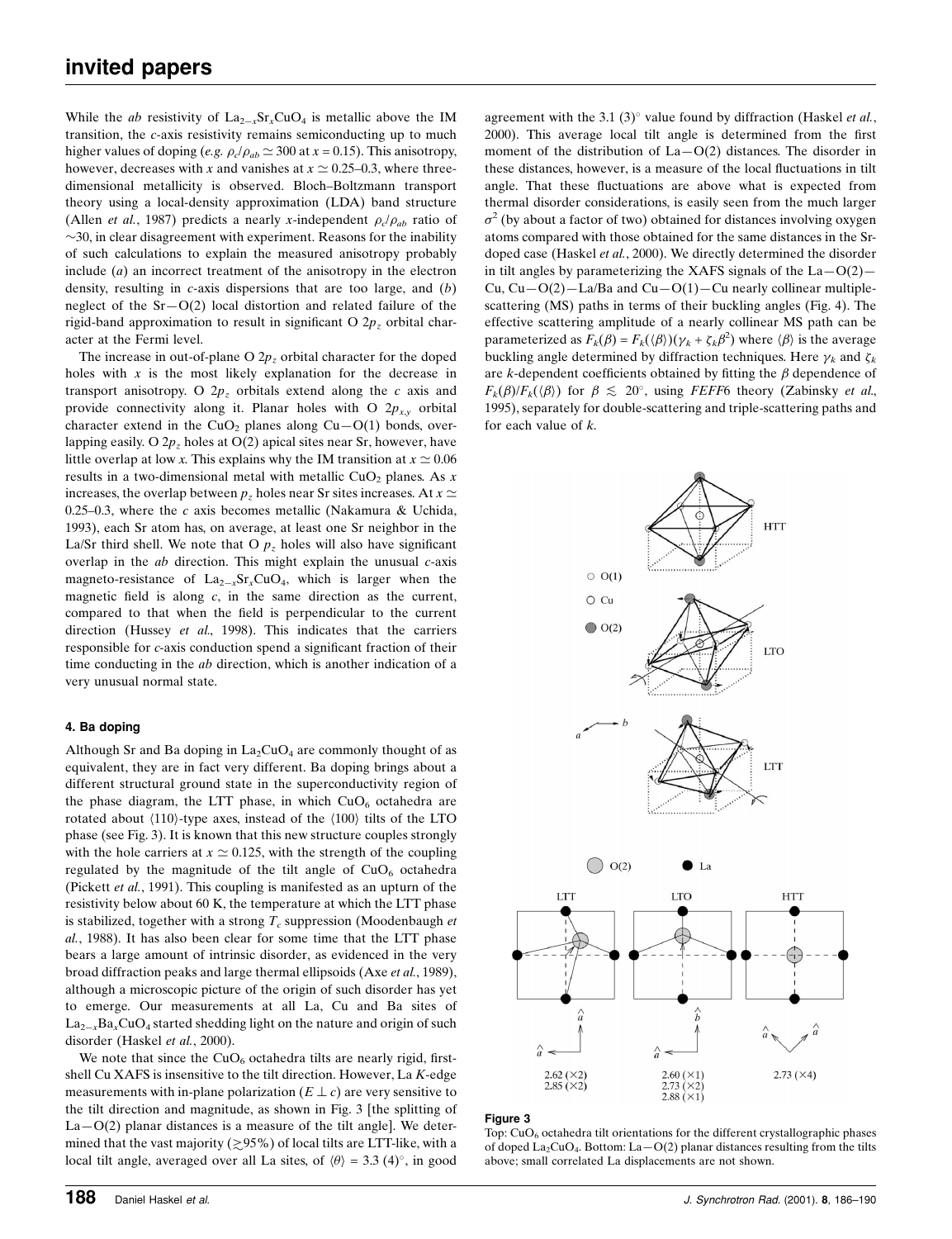For a buckling angle that randomly deviates from its average value,  $\beta = \langle \beta \rangle + \delta \beta$ , XAFS can determine, through the effective scattering amplitude,  $\langle \beta^2 \rangle = \langle \beta \rangle^2 + \langle \delta \beta^2 \rangle$ , where an average over all absorbing atoms is performed. It follows that XAFS can determine the second moment of the local tilt-angle distribution,  $\langle \delta \beta^2 \rangle = \langle (\beta - \langle \beta \rangle)^2 \rangle = \langle \beta^2 \rangle$  $\langle \beta \rangle^2$ , if the local first moment  $\langle \beta \rangle$  is known. The case here is exceptional in that we could obtain this first moment directly from the  $La-O(2)$  distribution of distances. Our fits found a large amount of disorder in the magnitude of the local tilt angles, with r.m.s. variations of about twice the mean value; *i.e.*  $\langle \delta \beta^2 \rangle^{1/2} \simeq 2 \langle \beta \rangle$  (Haskel *et al.*, 2000).

The large disorder in local tilt angle originates in the much larger ionic size of a Ba<sup>2+</sup> ion (1.47 Å) compared with that of an La<sup>3+</sup> ion  $(1.22 \text{ Å})$ . This results in large local distortions around a Ba ion, which extend up to at least  $5 \text{ Å}$  from its lattice site (see Fig. 5). For a random solution, each Ba ion occupies a sphere of radius  $R = r_s c^{-1/3} \simeq 5 \text{ \AA}$  at  $c$  $\simeq 0.05$ , where  $(4/3)\pi r_s^3$  is the volume per La atom  $[r_s \simeq (3.85/2)$  Å, 3.85 Å being an average La–La distance]. It follows that at  $c \approx 0.05$  $(x = 0.1)$ , where the new LTT phase appears (Axe *et al.*, 1989), the Ba distorted regions start overlapping with one another. It is this interaction that causes the development of the LTT phase in  $La_{2-x}Ba_xCuO_4$ . The large static disorder introduced with Ba doping is responsible for the lower  $T_c$  values and broader superconductivity transition curves compared with those in the Sr-doped system.

#### 5. Ni doping

That we can learn about the nature of the superconducting state by destroying it, was nicely demonstrated in the scanning tunneling microscopy (STM) experiment of Pan et al. (2000) on Zn-doped  $Bi<sub>2</sub>Sr<sub>2</sub>CaCu<sub>2</sub>O<sub>8</sub>$ . Whereas no quasi-particle tunneling current is obtained at zero bias for most STM tip locations on the cleaved BiO surface (as a result of the gapped superconducting state), a zero-bias tunneling current is obtained when the STM tip is located precisely above a Zn dopant (two layers below the surface), indicating a `metallic' state at the dopant site. By mapping the spatial extent of the Zn impurity state away from its lattice site in different directions, a dwave-like image was obtained, with the impurity states extending further along the directions where the superconducting gap of a dwave superconductor vanishes.

It is clear that the local structure around the dopant will influence the nature of the impurity states. It could also affect the tunneling cross section at a dopant site compared with that at a neighboring Cu site. Doping of  $Zn$  or Ni into the CuO<sub>2</sub> planes of superconducting



#### Figure 4

Schematic representation of  $CuO<sub>6</sub>$  octahedra tilts in the LTT phase, indicating the MS paths used in determining the fluctuations in the magnitude of tilt angle.

cuprates has very similar effects: both contract the macroscopic c axis and suppress  $T_c$ . In La<sub>1.85</sub>Sr<sub>0.15</sub>Cu<sub>1-y</sub>Ni<sub>y</sub>O<sub>4</sub>, superconductivity is destroyed at  $y \approx 0.03$  and an IM transition takes place at  $y \approx 0.05$ (Cieplak et al., 1992).

Orientation-dependent XAFS measurements at the Ni K edge determined that the  $NiO<sub>6</sub>$  octahedra are locally contracted along the  $c$ axis, with Ni $-O(2)$  apical distances shortened by as much as 0.16 A, while the in-plane  $Ni-O(1)$  distances remain nearly unchanged (Haskel et al., 2001). XANES measurements confirm the XAFS results, as the  $4p_{\pi}-4p_{\sigma}$  splitting of  $\sim$ 3.0 eV (Fig. 6) corresponds well with the tetragonal distortion parameter  $r_{\parallel}/r_{\perp} = 1.19$  measured by XAFS (Sahiner et al., 1995).

The motion of the  $O(2)$  apical atom towards Ni induces a correlated displacement of La ions bonded to these O atoms, of about 0.06 Å, the measured contraction in the Ni–La distance  $[Ni-O(2)$ La MS paths contribute at nearly the same distance]. The Sr atoms, however, are more weakly bound to the O(2) apical O atoms and do not follow their displacement toward Ni atoms. This is seen by comparing Sr and La K-edge measurements, in which a contraction of the  $La-O(2)-Cu/Ni$  distance is observed with increasing Ni content, while the  $Sr-O(2)-Cu/Ni$  distance remains nearly





Angular-averaged radial atomic displacements from the lattice sites,  $\langle \Delta r \rangle$ , versus angular-averaged 'shell' distances,  $\langle r \rangle$ . The polarization dependence shows largely anisotropic distortions, but angular averages are shown for simplicity.



 $Cu_{0.94}Ni_{0.06}O_4.$